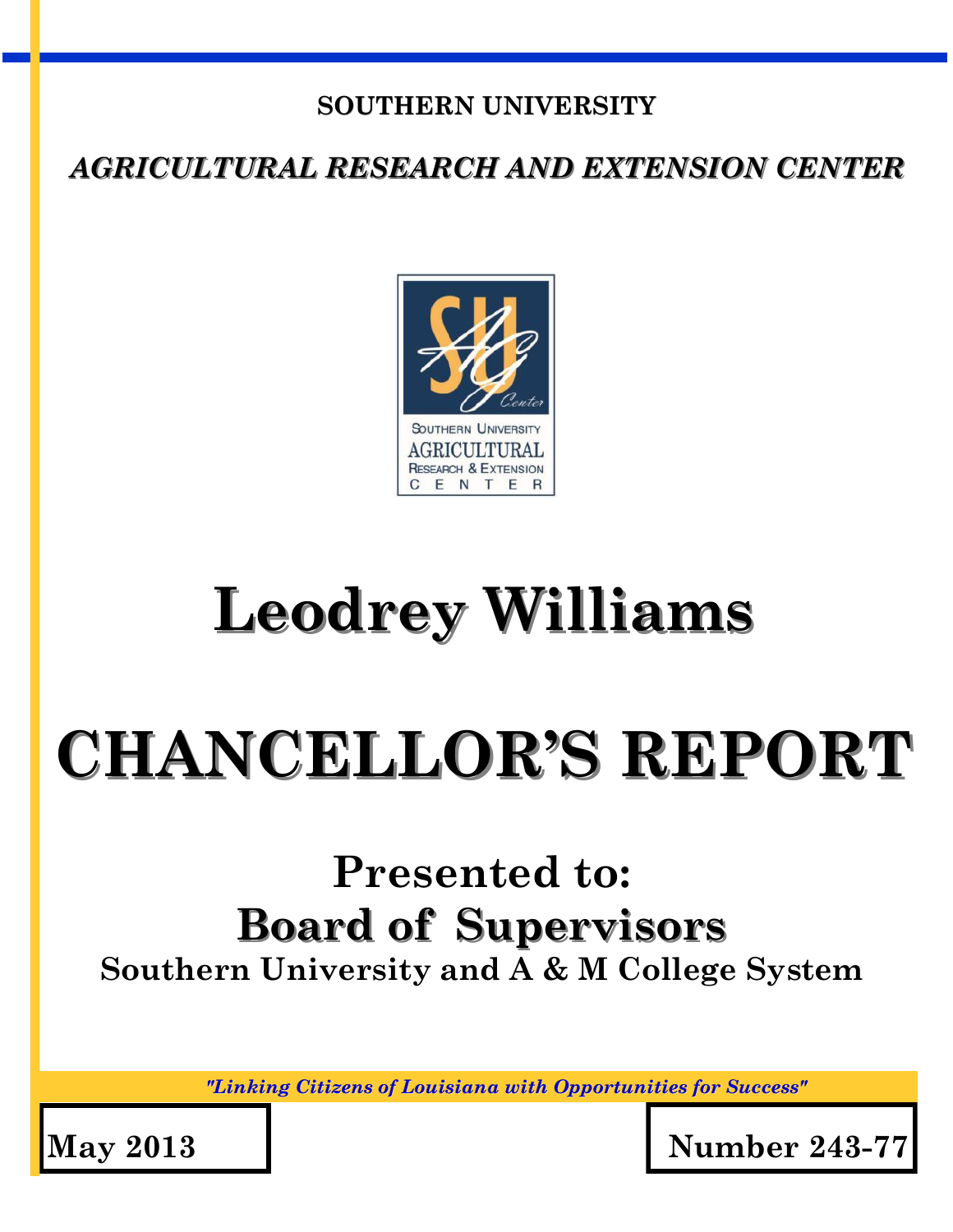## **Leadership Institute Graduates 4th Class in Washington, DC**

*Southern University Ag Center*

**Leodrey Williams**  Chancellor

**Adell Brown Jr.**  Exec. Vice Chancellor/Vice Chancellor for Research

**Gina E. Eubanks** Vice Chancellor for Extension

**Linda Batiste** Director of Finance

**Christopher Rogers** Director of Technology Services

**Editors** Bridget Udoh Donna C. Badon

**A. O. Williams Hall** P.O. Box 10010 Baton Rouge, LA 70813

**Tel**: (225) 771-2242

**Fax**: (225) 771-2861

**Website**: www.suagcenter.com

Southern University Agricultural Research and Extension Center, an entity of the Southern University System, Leodrey Williams, Chancellor; Ronald Mason, Jr., System President,; Attorney Bridget A. Dinvaut, Chairman, Board of Supervisors. It is issued in furtherance of the Cooperative Extension Work Act of December 1971, and the Agricultural Research Program, in cooperation with the U.S. Department of Agriculture. All educational programs conducted by the Southern University Agricultural Research and Extension Center are provided to all persons regardless of race, national origin, or disability. © 2008 SU Ag Center.



The Small Farmer Agricultural Leadership Institute held an official graduation ceremony in Washington, DC on April 4, 2013 for its Class IV participants converging from 14 states across the nation. Dr. Dawn Mellion-Patin, Director of the Institute and Chancellor Leodrey Williams, Southern University Ag Center, were there to bring greetings to the graduating class. The team heard presentations from five of the 18 USDA Agencies. Representatives from those agencies shared information about their programs that are of benefit to minority

farmers, limited resource producers/ land owners, etc. One of the presenters was Ronald Harris, Director NRCS, Outreach and Advocacy Division. The Keynote Speaker for the ceremony was Dr. Kathleen A. Merrigan, Deputy Secretary, US Department of Agriculture. In her speech, Merrigan emphasized the importance of the *[Know](http://www.usda.gov/wps/portal/usda/usdahome?navid=KNOWYOURFARMER)  [Your Farmer, Know](http://www.usda.gov/wps/portal/usda/usdahome?navid=KNOWYOURFARMER)  [Your Food](http://www.usda.gov/wps/portal/usda/usdahome?navid=KNOWYOURFARMER)* Initiative, a USDA-wide effort to strengthen local and regional food systems; urging the graduates to advocate for the spread of knowledge in their communities.



**Graduates pose after the ceremony** Dr. Kathleen Merrigan addresses graduates

Several SU alumni in key positions with USDA were on hand to welcome them and share information about programs available from their agencies. The five USDA agencies represented were: Farm Service Agency (FSA), National Institute of Food and Agriculture (NIFA), Agricultural Marketing Service (AMS), Forest Service (FS), and Natural Resources Conservation Services (NRCS).

*Continued on page 2*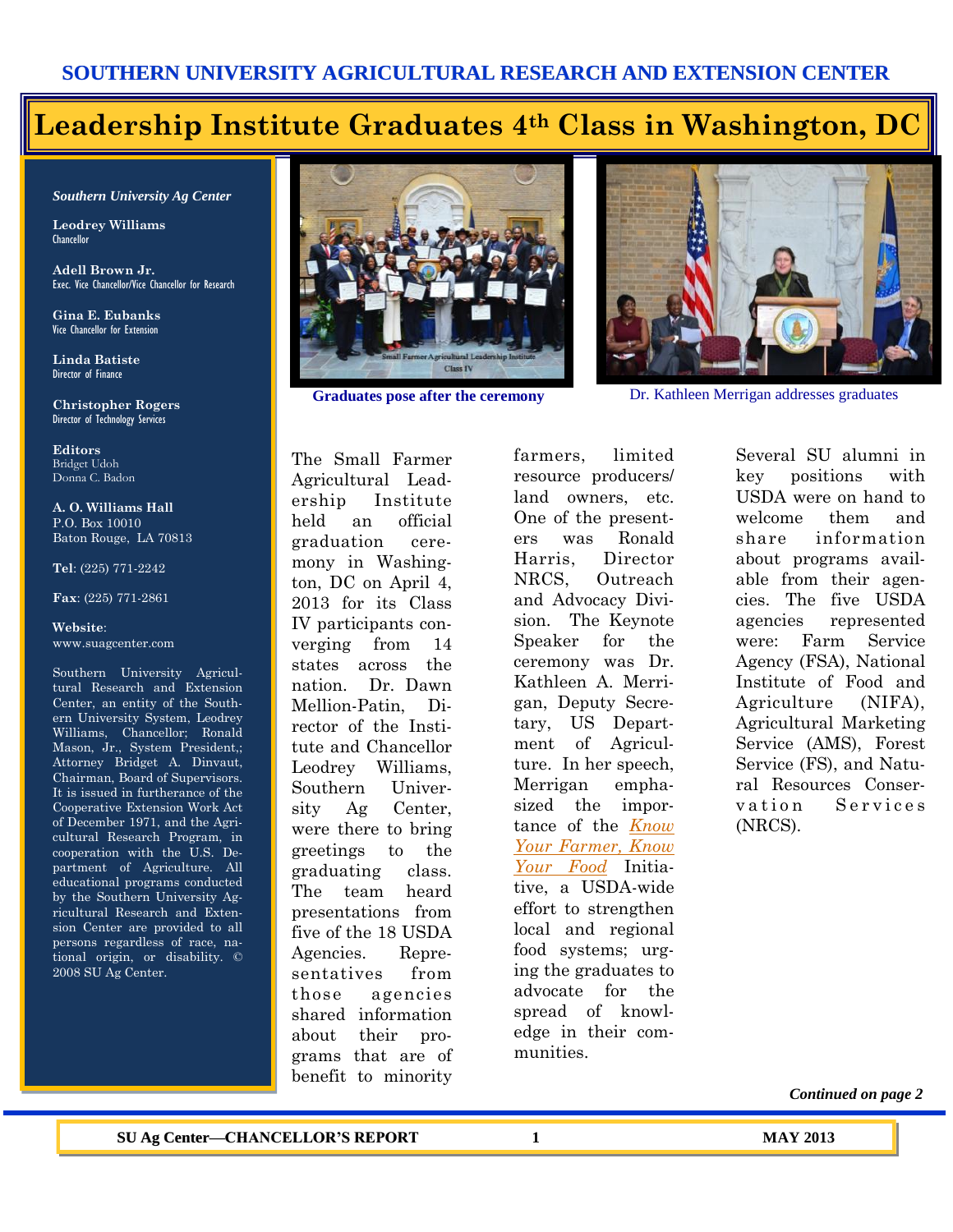#### **SOUTHERN UNIVERSITY AGRICULTURAL RESEARCH AND EXTENSION CENTER**

#### **Graduation contd.**

The SU Ag Center's Small Farmer Agricultural Leadership Institute Class IV Graduated 30 members from 14 states across the nation: Jewell Bean of Eufaula, AL; Susan Beddy of Quincy, FL; Mia Boyland of Memphis, TN; Alice Davis of Franklinton, LA; Goldie Dicks of Stone Mountain, GA; Marcus Feazelle of New Hebron, MS; Marshall Gazaway of Louisville, KY; Alfred Greenlee of Albany, Georgia; Alfred Gross of Belle Chasse, LA; Dorothy Harper of Louisville, MS; Ned Highsmith of Clinton, NC; Demetrius Hooks of Mont., AL; Lorraine Jackson of Ridgecrest, LA; James Joyner of Faison, NC; Eddie McNair of Plymouth, NC; Cleophus Payne of West Monroe, LA; Valerie Prescott of Opelousas, LA; Brigitta Robinson of Hahira, GA; Henry Schumacher of Husser, LA; Terrance Scott of Cotton Plant, AR; Georgia Shaw of Alto, TX; Tomipler Streater of Chesterfield, SC; Desire'e Thomas of Swansea, SC; Willie Torrey of Conyers, GA; Janice Truitt of Hartly, DE; Robert Wallace, Jr. of Zachary, LA; Boatner Ware of Rayville, LA; Shekinah Williams of Allendale, SC; Stephen Wright of Smyrna, DE; and Khiquita Young of Jackson, MS.

The graduates expressed their gratitude to Dr. Mellion-Patin, SU Ag Center, 2501 and USDA for the opportunity and pledged to use whatever knowledge & skills they acquired to help solve problems and create opportunities for themselves, families, and other producers in their communities.

For further information, contact Dr. Dawn Mellion-Patin at 225- 771-3532 or via email: [dawn\\_mellion@suagcenter.com](mailto:dawn_mellion@suagcenter.com)

## **9th Annual Procurement Conference Huge Success**



The Southern University Agricultural Research and Extension Center held the 9th annual "Connecting Businesses with Contracts" Procurement Conference at the Smith Memorial Student Union for small business owners and experts in the field sharing information and networking on April 4. The event attracted a crowd of nearly 400 participants including new and existing businesses, exhibitors, private and government



Participants networking with exhibitors Gloria London mingles with participants

agencies.

"We wanted people to come out and learn how to do business right, and they showed up, I'm very pleased at the turn out," said Gloria London, Director of the Center for Rural and Small Business Development at the SU Ag Center.



A concurrent breakout session

The conference fosters partnerships between all small businesses including small disadvantaged, woman-owned, veteranowned, Hubzone, Federal, State and Local Government Agencies and major prime contractors. This annual event is free and open to all current and potential small business owners, contractors and the public.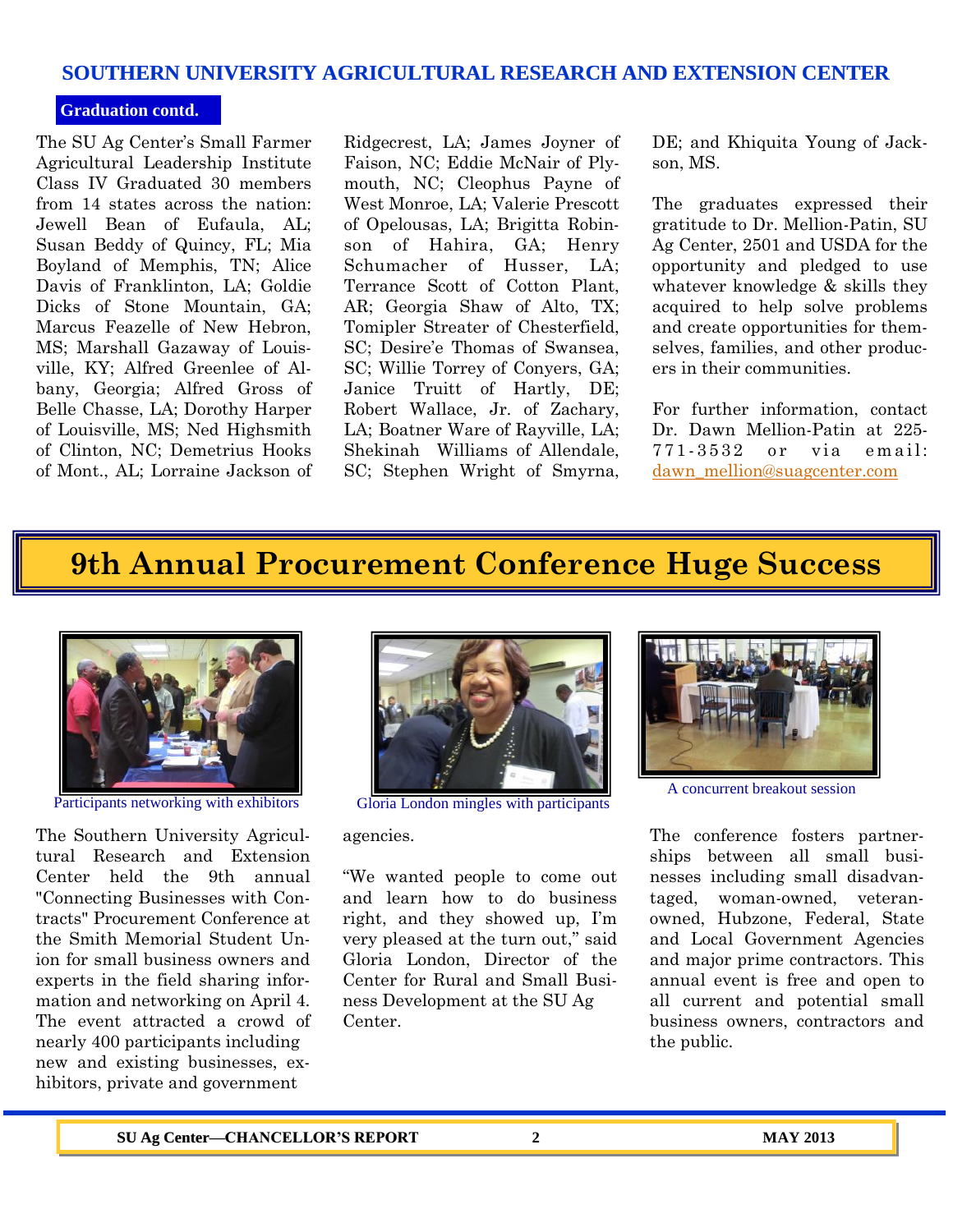#### **SOUTHERN UNIVERSITY AGRICULTURAL RESEARCH AND EXTENSION CENTER**

## **SU Ag Center scientists lead students to excellence at national conference**

Southern University College of Agriculture, Family and Consumer Sciences students mentored by SU Ag Center scientists raked up awards at the 17th Biennial Research Symposium hosted by the 1890 Association of Research Directors in Jacksonville, FL., April 6-10, 2013. Altogether, about 400 students competed in the different program areas for plaques and cash awards. Four students from Southern won awards for their excellent performance in the oral and poster presentation categories at the ARD Symposium. The students who won first place were: Christopher Chappell, doctoral student, Urban Forestry mentored by Dr. Andra Johnson; DeLane Ross, Animal Science senior, mentored by Dr. Patricia McLean-Meyinsse; and Lillian Profit, graduating senior, Animal Science mentored by Dr. Renita Marshall and Sebhatu Gebrelul.

And winning third place in the poster presentation category, Michael Breithaupt, pursuing a Master's degree in Urban Forestry was mentored by Dr. Yadong Qi.

The symposium convened with more than 900 participants from 18 Historically Black Land-grant Institutions in 17 states to share research information, collaborate, network, and expose students to graduate school and job opportunities. This year's theme was "1890 Research: Sowing Seeds of Change for the Global Community," and included five research program areas: Animal Health and Production and Animal Products; Family, Youth, Community and Economic Development; Food Safety, Nutrition and Health; Plant Health and Production and Plant Products; and Renewable Energy, Natural Resources, and Environment. Kudos to our students and their advisors!



**L-r: Profit, Ross, Chappell, Breithaupt**



**L-r: Gebrelul, Marshall, Profit, Ross, Chappell, Breithaupt, Chin, Johnson.**

**Drs. Patricia Meyinsse and Yadong Qi were not available for photo.**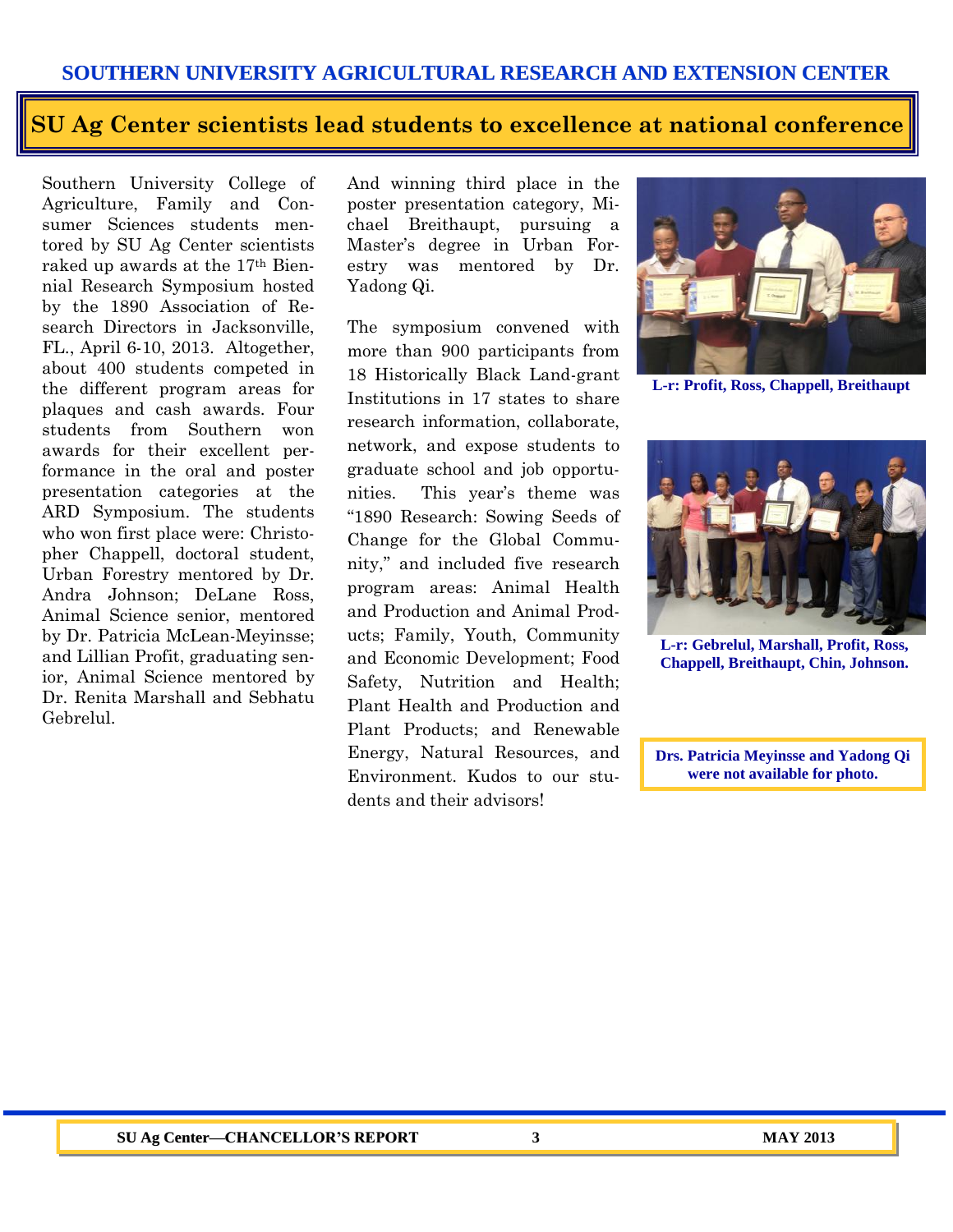#### **SU Ag Center Launches Oak Park Plaza Senior Housing SNAPEd Garden**



Indoor and outdoor gardening activities at Oak Park Plaza.



The East Baton Rouge Nutrition Education SNAPEd team, De'Shoin York, Associate Specialist, Nutrition; Kaci Earnest, Nutrition Educator; and Stephanie Elwood, Community Garden Extension Associate, have been working with a group of senior citizens at Oak Park Plaza Senior Living Apartments. The apartment residents are all seniors that enjoy independent living. They attend a Nutrition Education class taught by Kaci Ernest once per month. In addition to the nutrition education, a garden has been implemented at Oak Park Plaza.

SU Ag Center representatives, Volunteers of America employees, Southern University students, Oak Park residents and employees, all came together on April 9th to build a raised bed and grow vegetables. The apartment residents who work in the garden will enjoy the benefits of the garden.

Supplemental Nutrition Assistance Program [\(SNAP\)](http://www.fns.usda.gov/snap) offers nutrition assistance to eligible, low income individuals and families and provides economic benefits to communities.

SNAP is the largest program in the domestic hunger safety net. SNAP-Ed is a nutrition education program funded by the US Department of Agriculture.

For further detail, contact Stephanie Elwood at 225-771- 2134.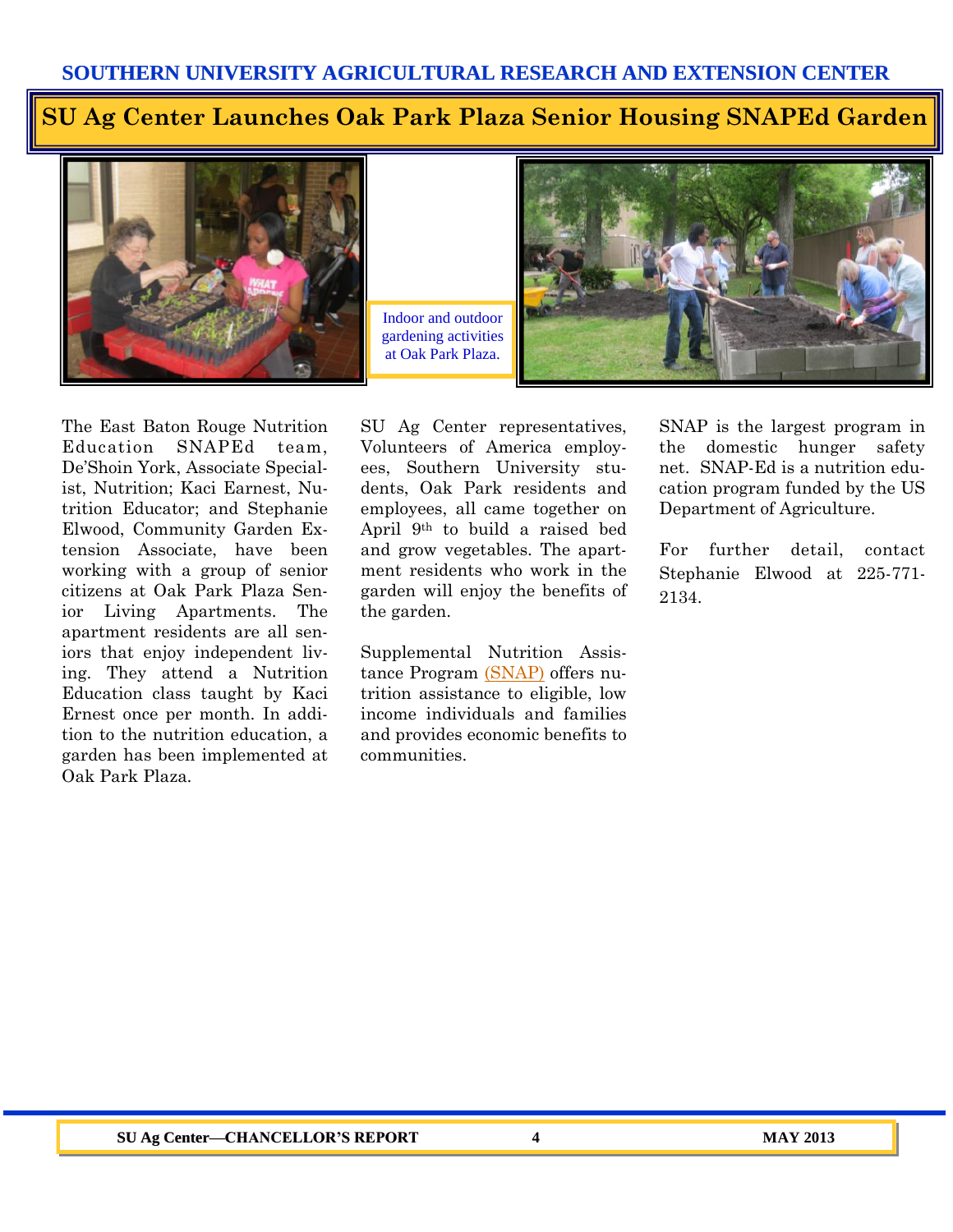#### **Southern University Ag Center holds 44th Annual Horse Show**

The Southern University Agricultural Research and Extension Center held its 44th Annual Horse Show and Trail Ride, April 12 -14 at the Maurice A. Edmond Livestock Arena in Baker. Trail riders from as far as Texas, Mississippi, and North Louisiana converged in Baton Rouge for the event. The horse parade including riders of all ages galloped around the Baker area with different horse riding associations. The event concluded with musical performance by local entertainers.

The Last of the Dying Breed Club from Clinton led by Chris McKnight and Ray Davis came arrayed in red riding gear with youth of all ages. "We bring youth riders together to have fun, learn discipline, showmanship, and stay out of trouble," said McKnight.

The East Baton Rouge Southern Jr. Posse led by Megan Johnson came in blue outfit. Ms. Johnson reported that, "they have been coming to the show since they were babies. We welcome kids of all ages to learn showmanship, grooming and responsibility.



**Youngest rider, Santana Runles**



**Last of Dying Breed**



**Bayou State Riders**

In addition, our youth go out and teach other kids how to prepare their animals for the show. The club is open to all EBR youth even those without horses."

More than 50 riding clubs were represented from four states: Louisiana, Arkansas, Mississippi and Texas. The winner of this year's trail ride division Most Uniform Group was "Last of a Dying Breed"; Best Dressed Group, "Bayou State Riders"; Group with Most Youth, "Last of a Dying Breed"; Youngest Rider, "Santana Runles, age 7, "Cherokee Riders"; and Unnamed rider age 7, "504 Riders."

For further detail, please contact Christie Monroe at 225-771-4350 o r v i a e m a i l : [christie\\_monroe@suagcenter.com](mailto:christie_monroe@suagcenter.com)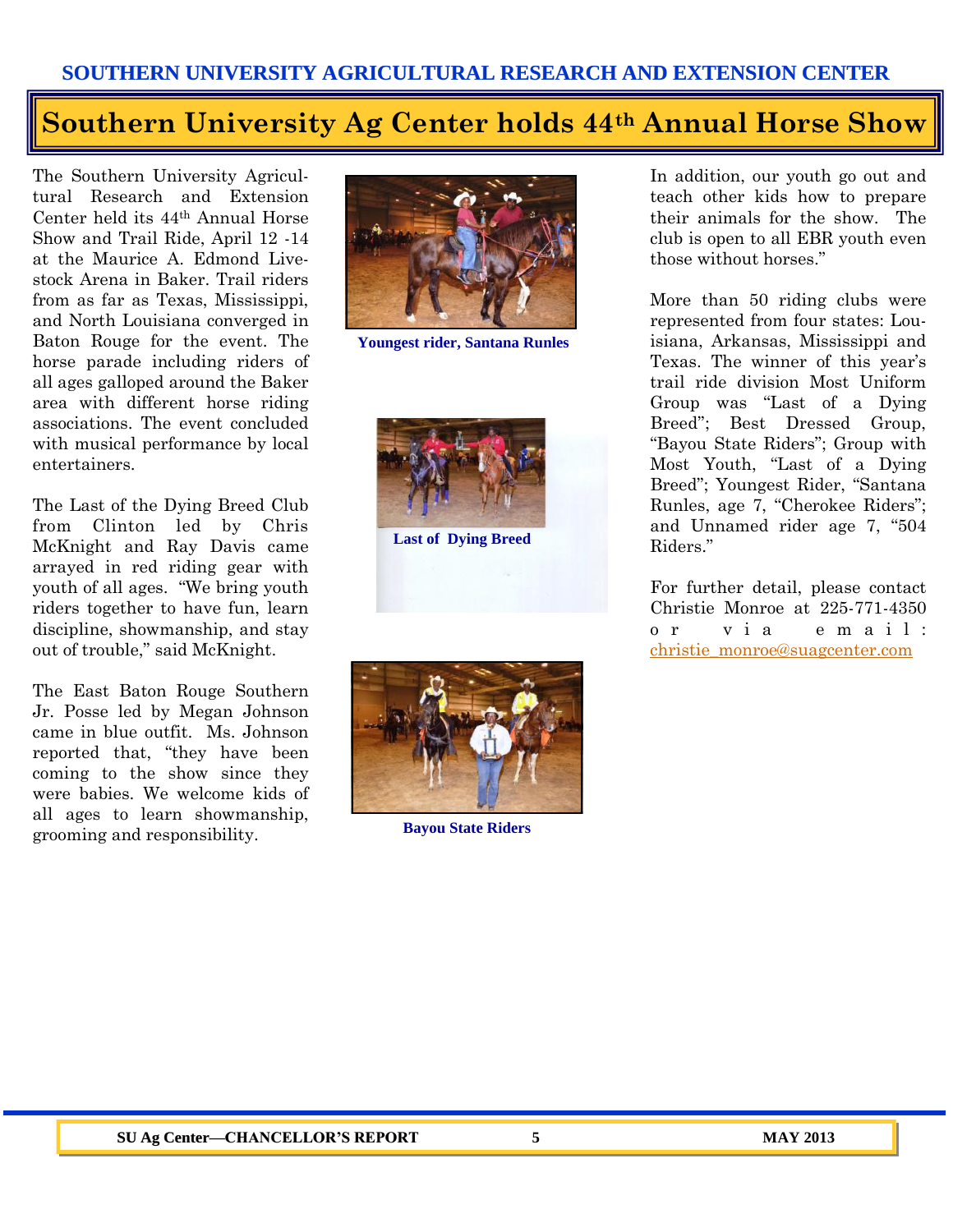## **Earth Day 2013**

On April 22, 2013 Louisiana celebrated Earth Day, an annual national event that focuses on environmental sustainability. SU Ag Center joined in the celebration which started on Sunday, April 21 from noon-8:30 pm in Downtown Baton Rouge. Booth 19 featured the SU Ag Center gardening and tobacco free living information for participants. Participants learned about planting and harvesting crops for food as well as the side effects of using tobacco products. Southern University students volunteered to assist staff on educating the public about Ag Center gardening. The booth was manned by the Eric Williams-Michel, research associate, and Frankie Poland, regional coordinator.

On April 22, Delmont Gardens Branch Library, in North Baton Rouge, celebrated Earth Day with a program targeting surrounding community members of all ages. Southern University Ag Center represented by Stephanie Elwood, Extension Associate for community gardens, taught attendees how to make and use recyclable flower pots. Visitors to the booth took home potted sunflower seeds to nurture and enjoy. The Flower Lover's Garden Guild also presented different types of flowers

and plants alongside the Ag Center.

Elwood was assisted by 13-year old Reshay Wilson of Kenilworth Middle School. Reshay says she is learning and helping because she has done this before.

"Last year, Ms. Elwood came by my house and asked my mom if she would like a garden by the house. Mom said yes. So she planted a garden with cucumbers, squash and some herbs. Then I signed up for the 2012 Summer Garden Program at the Southern Ag Center. Now I like showing other people how to grow things like sunflower." Reshay was on spring break during Earth Day.

Also, in Caddo Parish, Patricia Lee, Assistant Area Agent DeSoto and Caddo Parishes, took charge of the Alphonse Jackson Head Start garden, where parents, youth, and teachers planted vegetables in the garden to mark the day.

For more information, visit Louisiana Earth Day at [http://](http://www.laearthday.org) [www.laearthday.org](http://www.laearthday.org)



Down Town Baton Rouge celebration



Delmont Gardens Library Earth Day



Caddo Parish celebrates Earth Day at Alphonse Jackson Head Start garden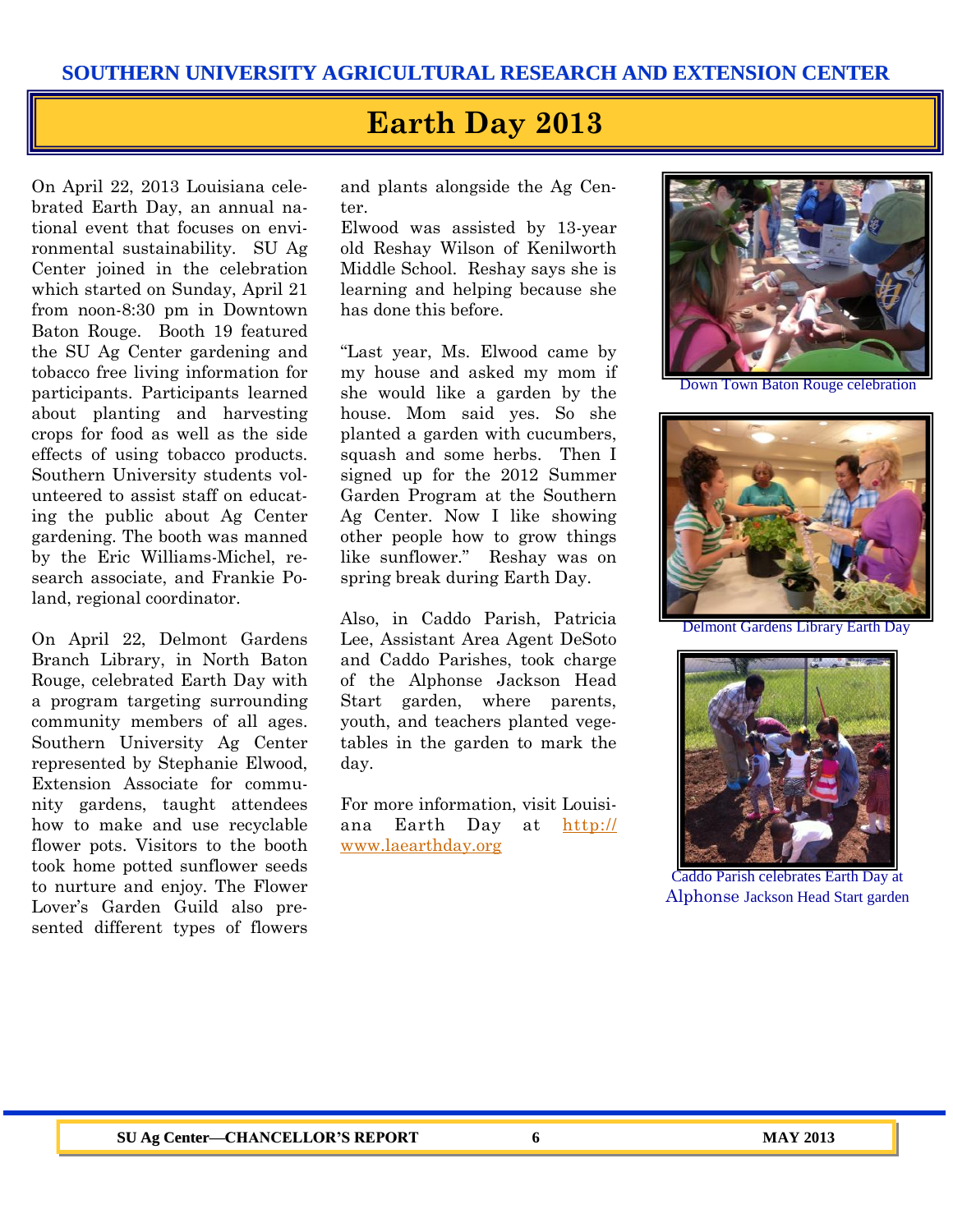#### **Healthy eating and gardening introduced at Mamou Elementary School**

On April 16, Nutrition Assistant Melody Coco in Avoyelles Parish spent the day talking to students at Mamou Elementary about the importance of Healthy Eating. She explained the number of servings needed in each food group per day. Coco also explained the new version of the Food Guide Pyramid, "Choosemyplate," stating that "this is very easy for the students to understand."

Additionally, Coco is working with the school on a spring garden, with plans to do another garden in the fall. "The students will plant vegetables such as cabbage, lettuce, carrots, radishes, cauliflower and broccoli, Coco said.



Coco explains the Choosemyplate guide

Coco stated that the students have a tendency to try a new vegetable if they actually plant it, take care of it and watch it grow. At harvest, they are all excited and ready to try it. She explained that there are many easy ways to make a garden such as using an old container.

"The students interacted very well with the demonstration, were very well behaved and really enjoyed the presentation," Melody Coco said.



#### **Correction**:

Dr. Fatemeh Malekian is a full professor of nutrition, but in the last chancellor's report, she was denoted as associate professor.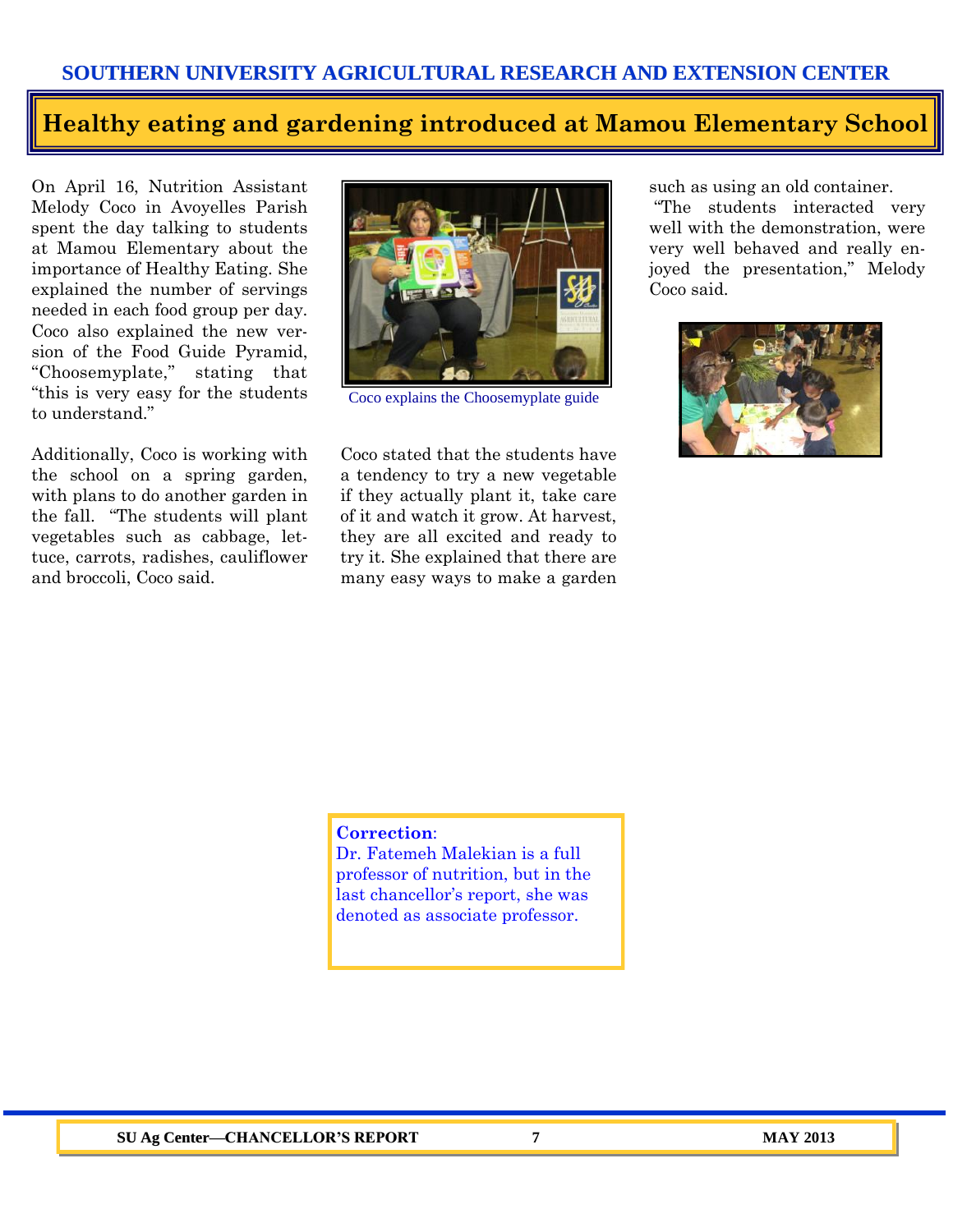### **FACULTY AND STAFF ACCOMPLISHMENTS AND ACTIVITIES**

**McNitt authors** *Rabbit Production* **Book** 

SU Ag Center Professor Emeritus James McNitt is senior author of the recently published 9th edition of the book entitled *Rabbit Production*, now available online. Although the book will be released in May, 2013, you may pre-order it now at **Amazon.com**. ISBN-10: 1780640110 or ISBN-13: 978- 1780640112.



"This new edition of *Rabbit Production* has been fully updated throughout. Mainly concerning rabbits bred for meat and fur, it also contains practical information on pet rabbits, show rabbits and rabbits used as laboratory animals. Core topics are covered, including rabbit genetics, reproduction, health and diseases, behavior, welfare, fur and meat production, rabbit production in developing countries, slaughtering and the marketing of rabbit products. Current areas of interest such as animal welfare and coat color genetics are expanded in the new edition. An important resource for all those involved in rabbit production, this book is also vital reading for students and researchers of animal science and meat production, as well as the keen amateur rabbit enthusiast."

*Rabbit Production* was published by CABI, Oxfordshire, UK. The authors are James I. McNitt, Professor Emeritus, Southern University Agricultural Research and Extension Center; Peter R. Cheeke, Professor Emeritus, Oregon State University; Nephi M. Patton, Professor Emeritus, Oregon State University; and Steven D. Lukefahr, Regents Professor, Texas A & M University-Kingsville.

Dr. McNitt can be contacted at [jimcnitt@att.net](mailto:jimcnitt@att.net) or by telephone at 225- 654- 9252.

#### **Dr. Gina E. Eubanks to hold joint appointment with SU and LSU Ag Centers**

Effective May 1, 2013, Dr. Gina E. Eubanks, Vice Chancellor for Extension, will become a joint employee of the Southern University Agricultural Research and Extension Center and the Louisiana State University Agricultural Center. It has been agreed upon by both Chancellors that the joint appointment is an excellent opportunity to strengthen the working relationship between the land grant universities.

This joint appointment is an excellent way of two institutions partnering to continue providing services to Louisiana citizens especially in the face of increasing budget cuts. Dr. Eubanks will serve as the Associate Vice Chancellor-Family and Consumer Sciences with LSU AgCenter, and continue to serve as the SU Ag Center Vice Chancellor for Extension at a reduced percent of time.



**Dr. Gina E. Eubanks**